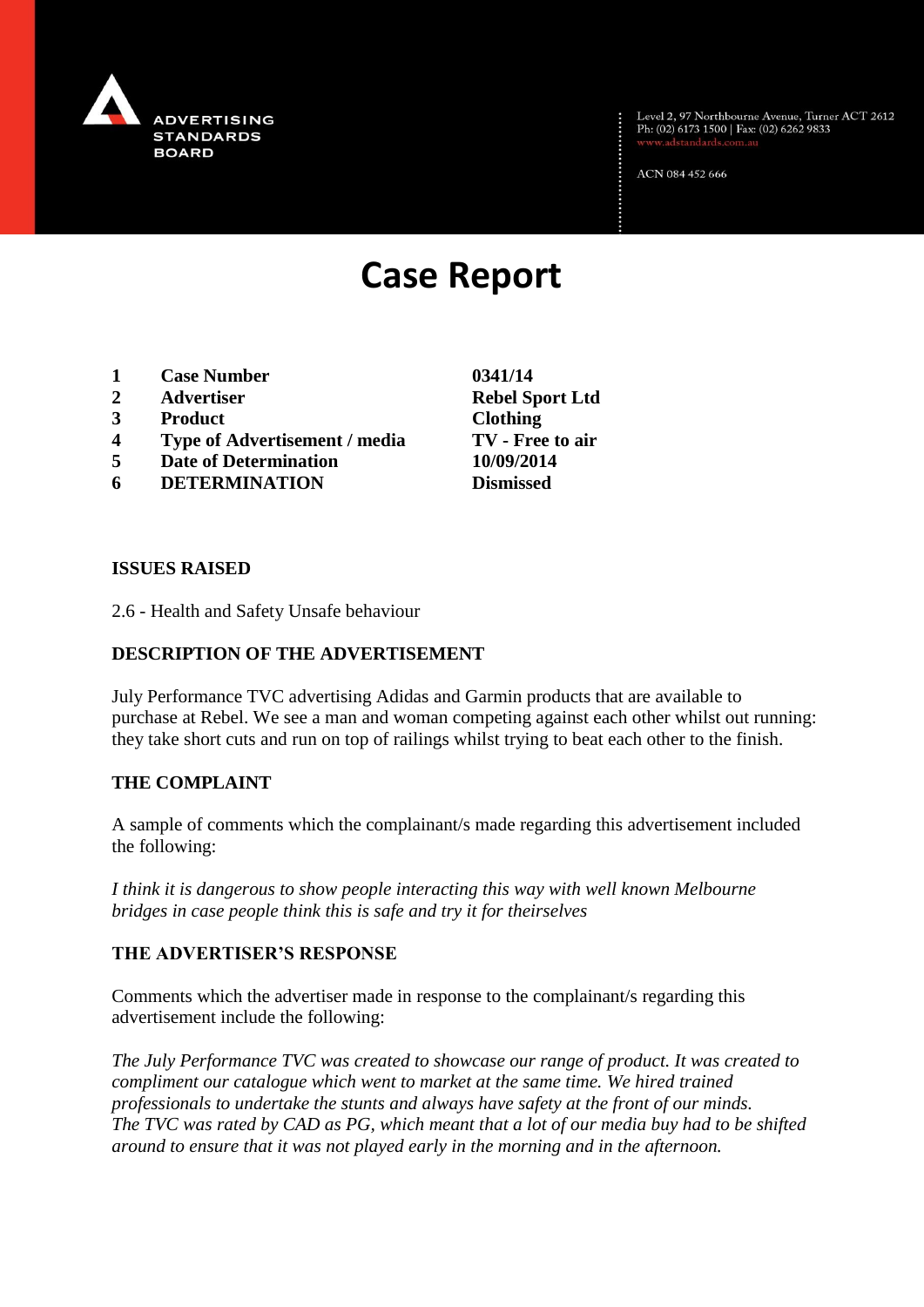*We apologise if the complaintant deemed this unsafe, however we can assure that we have all safety measure in place each time we shoot a TVC.*

### **THE DETERMINATION**

The Advertising Standards Board ("Board") considered whether this advertisement breaches Section 2 of the Advertiser Code of Ethics (the "Code").

The Board noted the complainant's concern that the advertisement depicts people running on the ledges of bridges and could encourage people to copy this dangerous behaviour. The Board viewed the advertisement and noted the advertiser's response.

The Board considered Section 2.6 of the Code. Section 2.6 of the Code states: "Advertising or Marketing Communications shall not depict material contrary to Prevailing Community Standards on health and safety".

The Board noted the advertisement features a man and woman racing against one another by taking short cuts such as jumping over railings and climbing over walls.

The Board noted it had previously considered an advertisement featuring similar physical activity in case 0056/11 where:

"The Board noted the advertiser's response that the TVC includes the use of "Parkour", which is recognised internationally and in Australia by associations like the Australian Parkour Association. In a physical sense Parkour can be described as to "Move in such a way, with any movement, that will help you gain the most ground on someone/something as if escaping from someone/something or chasing toward someone/something.? (http://parkourpedia.com/about/what-is-parkour).

The Minority of the Board considered that the depiction of the man jumping over and around buildings was a realistic depiction of extreme physical behaviour that would not be well recognised as a specialist sport or activity. The minority of the Board considered that the behaviour of the man would be contrary to community standards on safe behaviour. The Majority of the Board however considered that the advertisement depicts a man undertaking extreme physical activity in a manner that would not be considered to be normal

or recommended behaviour. The Majority of the Board considered that the depiction was unlikely to encourage people to undertake such activity on their own and did not therefore depict material contrary to prevailing community standards on safety."

In the current advertisement the Board noted that the physical actions of the man and woman can be described as similar to Parkour and considered that these movements are intended to highlight both their athleticism as well as the products they are wearing.

A minority of the Board considered that unlike the Parkour movements shown in the previous case, 0056/11, in the current advertisement the actions of the participants appear easier to copy and considered that the depiction of a man running up an iconic bridge structure is a depiction which is unsafe and could encourage some members of the community to try and copy.

The majority of the Board however noted that there are no people other than the two actors in the advertisement and considered that the depiction of a deserted area of Melbourne, which would ordinarily be busy, in conjunction with the accompanying soundtrack amounts to a stylised depiction which has a movie scene feel to it. The majority of the Board